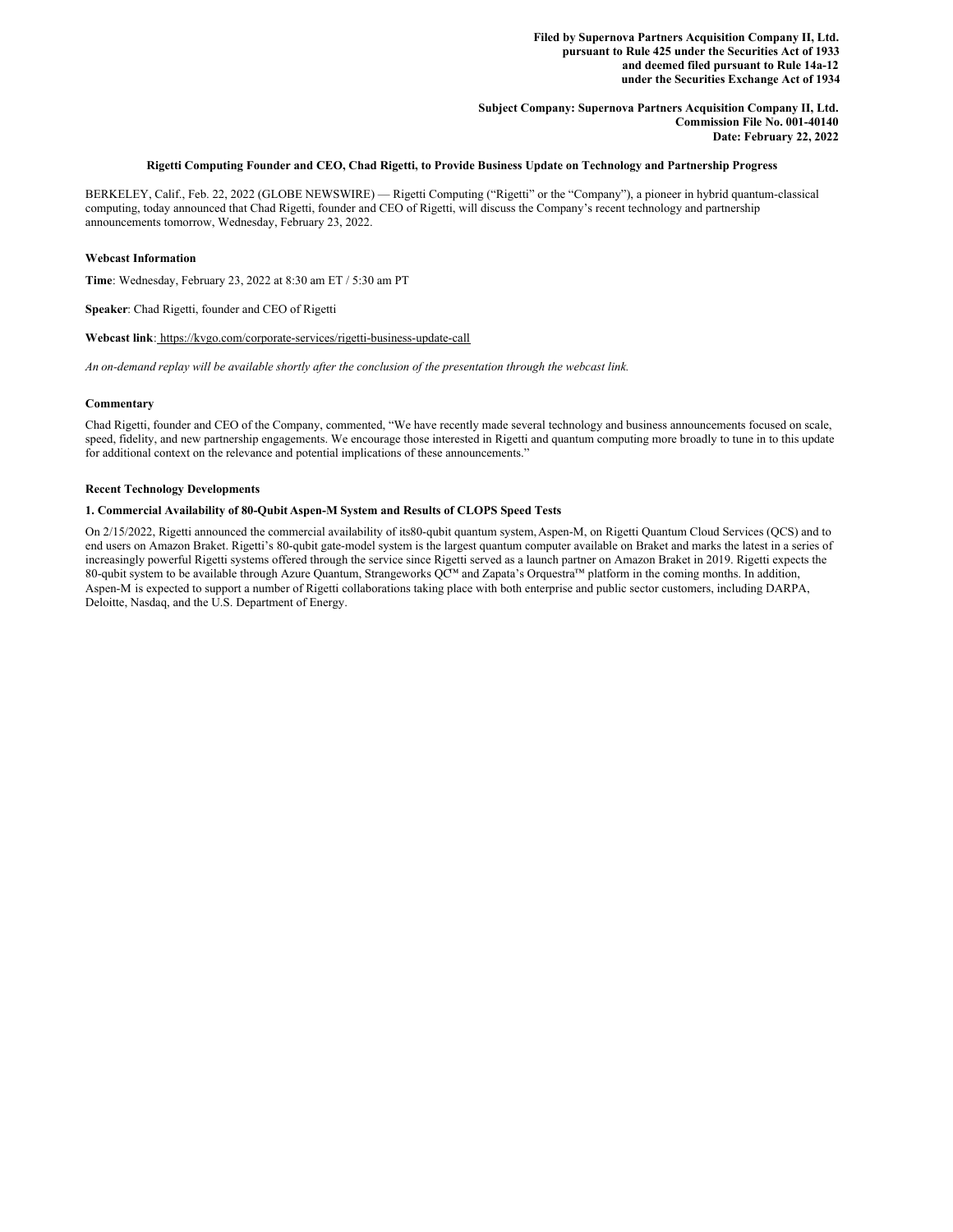Rigetti also reported results of system speed tests run on Aspen-M. Rigetti performed measurements using the CLOPS metric, or circuit layer operations per second, which characterizes the overall speed of a quantum-classical hybrid system, with a higher CLOPS score indicating faster speed.\* Results on Rigetti's 40-qubit system, Aspen-11, and 80-qubit system, Aspen-M, were 844 CLOPS and 892 CLOPS, respectively, demonstrating that Rigetti's hybrid integration technology delivered comparable or better speed as the Company scaled from 40 qubits to 80 qubits. Read full press release here.

# **2. Fidelities as High as 99.5% on Next-Generation Chip Architecture**

Rigetti announced on 2/17/2022 that it has achieved entangling gate fidelities as high as 99.5% on its next-generation chip architecture, crossing what is believed to be a key threshold for achieving commercial quantum computing. This next-generation device builds on several engineering achievements from Rigetti's previous generation processors, including 3D signal delivery and superconducting caps and vias, which are designed to reduce crosstalk among qubits on the chip. It also incorporates some of the company's recent advances in qubit design and gate operations.

Once scaled, Rigetti intends to incorporate the new design into its proprietary modular chip architecture, with the goal of bringing together advancements in scalability, speed and fidelity. Read full press release here.

### **Recent Partnership Developments**

# **1. Ampere Strategic Partnership Announcement**

Rigetti and Ampere Computing announced on 2/16/2022 a strategic partnership to create hybrid quantum-classical computers designed to unlock a new generation of machine learning applications over the cloud. The two companies are expected to integrate Rigetti Quantum Processing Units (QPUs) with Ampere Altra Max cloud-native processors to create a hybrid computing environment intended to meet the rigorous demands of machine learning applications. Read full press release here.

# **2. Nasdaq Collaborative Agreement Announcement**

Rigetti announced on 2/15/2022 a collaborative agreement with Nasdaq (Nasdaq:NDAQ) to pursue the development of quantum applications to help solve high-impact computational problems in the financial industry. The efforts are expected towill be powered by Rigetti Quantum Cloud Services, featuring Rigetti's 80-qubit "Aspen M" series quantum processor – the quantum computing industry's first commercial multi-chip processor. Read full press release here.

### **3. New Phase in Zapata Partnership**

Rigetti and Zapata Computing announced on 2/10/2022 a new phase in their long-standing partnership. In this new phase, the companies are working to developing an industry first hybrid quantum-classical compilation toolchain to better enable researchers to advance hybrid applications, including in quantum sampling and quantum machine learning. As part of the work, Zapata is expected to integrate Orquestra, its unified platform for building and deploying quantum-ready applications™ at enterprise scale, directly with Rigetti's Quantum Cloud Services (QCS). This new, full-stack combination is designed to optimize access to the new device and speed up execution of hybrid applications. Read full press release here.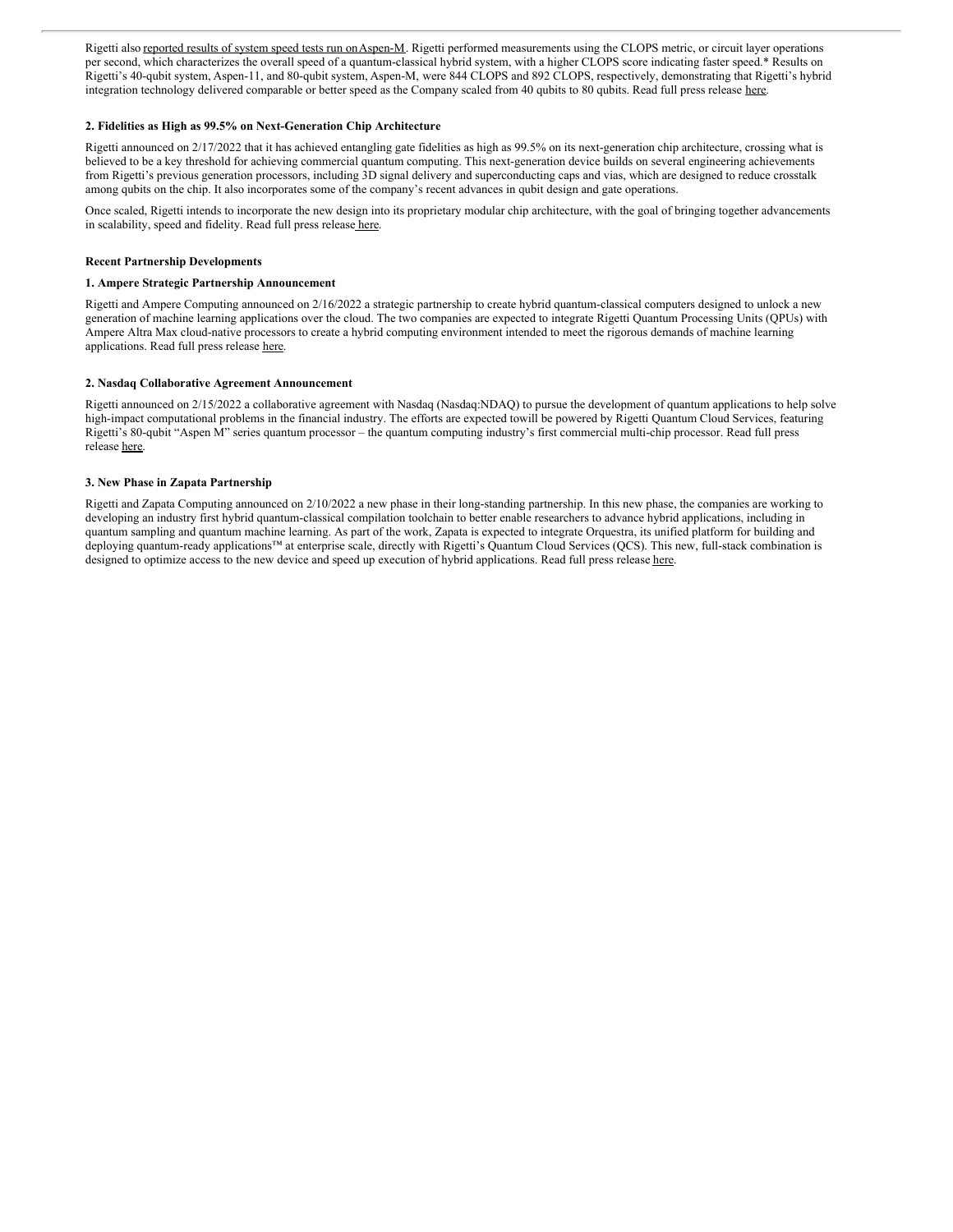# **4. Phase 2 of DARPA ONISQ Program**

Rigetti Computing announced on 1/27/2022 that it has been selected to deliver hardware, software and benchmarks for phase two of a DARPA (Defense Advanced Research Projects Agency) program designed to develop quantum computers capable of solving complex optimization problems important for national security and commercial applications.

In partnership with the Universities Space Research Association (USRA) and the NASA Quantum Artificial Intelligence Laboratory (QuAIL), the goal of the collaboration is to deliver a full-stack solution with a proven quantum advantage over classical techniques. Read the full press release here.

\*CLOPS is calculated as  $M \times K \times S \times D$  / time taken where: M = number of templates = 100; K = number of parameter updates = 10; S = number of shots = 100 (or 1000); and D = number of QV layers = log2 QV. To Rigetti's knowledge, CLOPS as a speed test has not been investigated or verified by any independent third party. In addition, while Rigetti applied the above formula in testing the speed of Aspen-M and Aspen-11, there is no guarantee that Rigetti applied the test in the same way as IBM and, as a result, any variability in the application of the test as between Rigetti, IBM or others in the industry that may apply CLOPS in the future could render CLOPS scores incomparable and actual relative performance may materially differ from *reported results.*

Other than IBM, others in the industry have not announced CLOPS as a speed test. As a result, the speed of other competitors as measured by CLOPS is not currently known. In addition, the solution accuracy provided by quantum computers is another key factor, and a quantum computer that may be slower may be preferable to users if it provides a more accurate answer for certain applications. Moreover, the relative leads reflected by speed tests such as CLOPS can change as new generations of quantum computers are introduced by industry participants and, consequently, any advantages cannot be considered permanent and can be expected to change from time to time. Current CLOPS tests may not be indicative of the results of future tests.

#### **About Rigetti Computing**

Rigetti Computing is a pioneer in full-stack quantum computing. The Company has operated quantum computers over the cloud since 2017 and serves global enterprise, government and research clients through its Rigetti Quantum Cloud Services platform. The Company's proprietary quantum-classical infrastructure provides ultra-low latency integration with public and private clouds for high-performance practical quantum computing. Rigetti has developed the industry's first multi-chip quantum processor for scalable quantum computing systems. The Company designs and manufactures its chips in-house at Fab-1, the industry's first dedicated and integrated quantum device manufacturing facility. Rigetti was founded in 2013 by Chad Rigetti and today employs more than 140 people with offices in the United States, U.K. and Australia. Learn more at www.rigetti.com.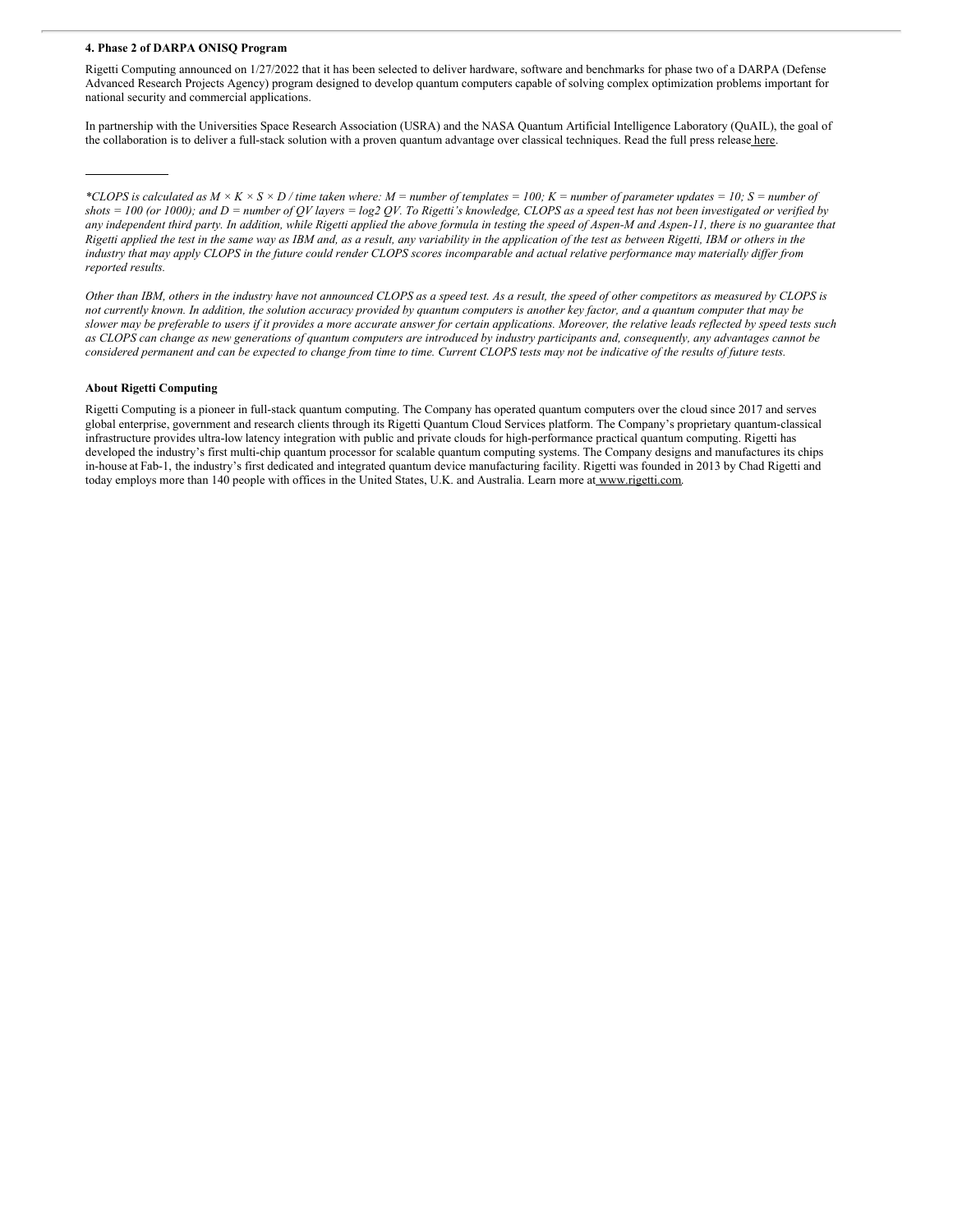### **Additional Information and Where to Find It**

In connection with the previously announced proposed business combination between Rigetti and Supernova Partners Acquisition Company II Ltd ("Supernova") (NYSE:SNII), Supernova has filed a registration statement on Form S-4 (as amended, the "FormS-4") with the SEC, which includes a proxy statement/prospectus, that is both the proxy statement to be distributed to holders of Supernova's ordinary shares in connection with its solicitation of proxies for the vote by Supernova's shareholders with respect to the proposed business combination and other matters as may be described in the registration statement, as well as the prospectus relating to the offer and sale of the securities to be issued in the business combination. Supernova has mailed a definitive proxy statement/prospectus and other relevant documents to its shareholders. This communication does not contain all the information that should be considered concerning the proposed business combination and is not intended to form the basis of any investment decision or any other decision in respect of the business combination. Supernova's shareholders and other interested persons are advised to read the definitive proxy statement/prospectus and other documents filed in connection with the proposed business combination, as these materials will contain important information about Rigetti, Supernova and the business combination. The Registration Statement was declared effective by the SEC on February 9, 2022 and the definitive proxy statement/prospectus and other relevant documents were mailed to shareholders of Supernova as of the record date established for voting on the proposed Business Combination and the other proposals regarding the Business Combination. Shareholders are able to obtain copies of the definitive proxy statement and other documents filed with the SEC, without charge, at the SEC's website at www.sec.gov, or by directing a request to Supernova's secretary at 4301 50th Street NW, Suite 300 PMB 1044, Washington, D.C. 20016, (202) 918-7050.

#### **Participants in the Solicitation**

Supernova and its directors and executive officers may be deemed participants in the solicitation of proxies from Supernova's shareholders with respect to the proposed business combination. A list of the names of those directors and executive officers and a description of their interests in Supernova is contained in Supernova's definitive proxy statement/prospectus, which was filed with the SEC and is available free of charge at the SEC's website at www.sec.gov. To the extent such holdings of Supernova's securities may have changed since that time, such changes have been or will be reflected on Statements of Change in Ownership on Form 4 filed with the SEC.

Rigetti and its directors and executive officers may also be deemed to be participants in the solicitation of proxies from the shareholders of Supernova in connection with the proposed business combination. A list of the names of such directors and executive officers and information regarding their interests in the proposed business combination is included in the proxy statement/prospectus for the proposed business combination.

# **No Offer or Solicitation**

This communication does not constitute (i) a solicitation of a proxy, consent or authorization with respect to any securities or in respect of the proposed business combination or (ii) an offer to sell, a solicitation of an offer to buy, or a recommendation to purchase any security of Supernova, Rigetti, or any of their respective affiliates.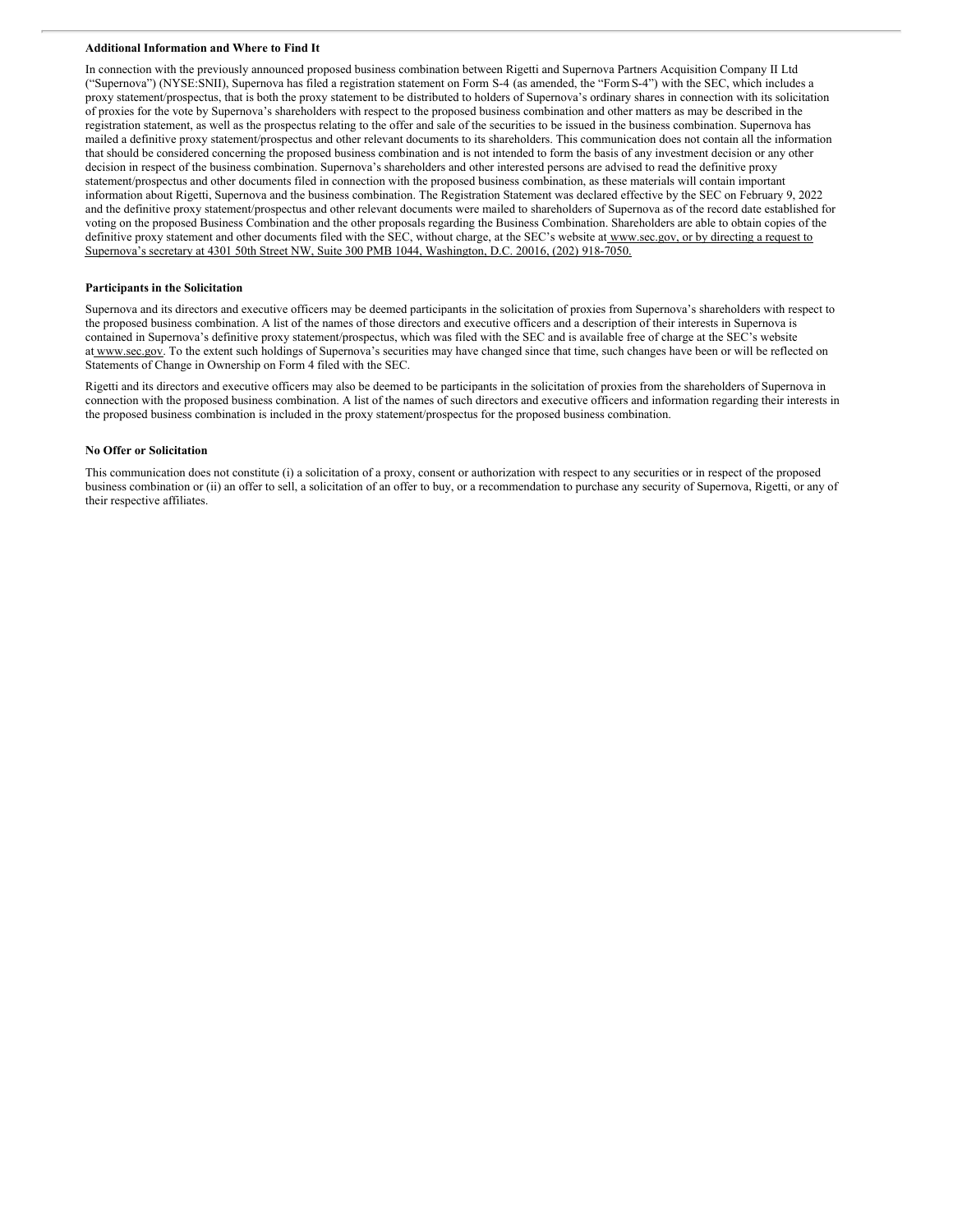#### **Forward-Looking Statements**

Certain statements in this communication may be considered forward-looking statements. Forward-looking statements generally relate to future events and can be identified by terminology such as "pro forma", "may", "should", "could", "might", "plan", "possible", "project", "strive", "budget", "forecast", "expect", "intend", "will", "estimate", "anticipate", "believe", "predict", "potential" or "continue", or the negatives of these terms or variations of them or similar terminology. These forward-looking statements include, but are not limited to, statements relating to potential quantum computing applications to the financial services industry and Rigetti's related partnerships, including the potential development of algorithms and software that demonstrate the advantages of hybrid quantum-classical computers and solve problems; statements relating to the capabilities of Aspen-M, its future availability, the reliability of the CLOPS test, including potential deficiencies in, or in the application of, the test, customer experience replicating Rigetti's or competitors' test performance, expected collaborations, programs, partnerships and applications; statements with respect to entering into a new era of quantum advantage and ability to advance commercial application of quantum computing, including the ability to scale and encode real-world problems; statements relating to Rigetti's new chip architecture, key characteristics and thresholds for commercial quantum computing and new algorithm R&D and statements relating to Rigetti's plans to scale test devices to higher qubits and incorporate its new design into its modular chip architecture; statements relating to Rigetti's plans to deliver technology for Phase 2 of DARPA's ONISQ Program; statements relating to certain aspects of Rigetti's partnership with Zapata; statements relating to quantum computing applications to machine learning and related partnerships, including the potential discovery and deployment of high-performance machine learning algorithms, development of a cloud platform for machine learning and addressing problems of extreme computational complexity in areas like climate change, fusion energy, quantitative finance, drug development, and materials science. Such forward-looking statements are subject to risks, uncertainties, and other factors which could cause actual results to differ materially from those expressed or implied by such forward looking statements. These forward-looking statements are based upon estimates and assumptions that, while considered reasonable by Supernova and its management, and Rigetti and its management, as the case may be, are inherently uncertain. Factors that may cause actual results to differ materially from current expectations include, but are not limited to: the outcome of any legal proceedings that may be instituted against Supernova, Rigetti, the combined company or others following the announcement of the business combination and any definitive agreements with respect thereto; the inability to complete the proposed business combination due to the failure to obtain approval of the shareholders of Supernova or to satisfy other conditions to closing; changes to the proposed structure of the business combination that may be required or appropriate as a result of applicable laws or regulations or as a condition to obtaining regulatory approval of the business combination; the ability to meet stock exchange listing standards following the consummation of the business combination; the risk that the proposed business combination disrupts current plans and operations of Rigetti as a result of the announcement and consummation of the proposed business combination; the ability to recognize the anticipated benefits of the business combination, which may be affected by, among other things, competition, the ability of the combined company to grow and manage growth profitably, maintain relationships with customers and suppliers and retain its management and key employees; costs related to the business combination; changes in applicable laws or regulations; the possibility that Rigetti or the combined company may be adversely affected by other economic, business, or competitive factors; Rigetti's estimates of expenses and profitability; the evolution of the markets in which Rigetti competes; the ability of Rigetti to execute on its technology roadmap; the ability of Rigetti to implement its strategic initiatives, expansion plans and continue to innovate its existing services; the impact of the COVID-19 pandemic on Rigetti's business; and other risks and uncertainties set forth in the section entitled "Risk Factors" and "Cautionary Note Regarding Forward-Looking Statements" in the registration on Form S-4 and proxy statement/prospectus discussed above and other documents filed with Supernova from time to time with the SEC.